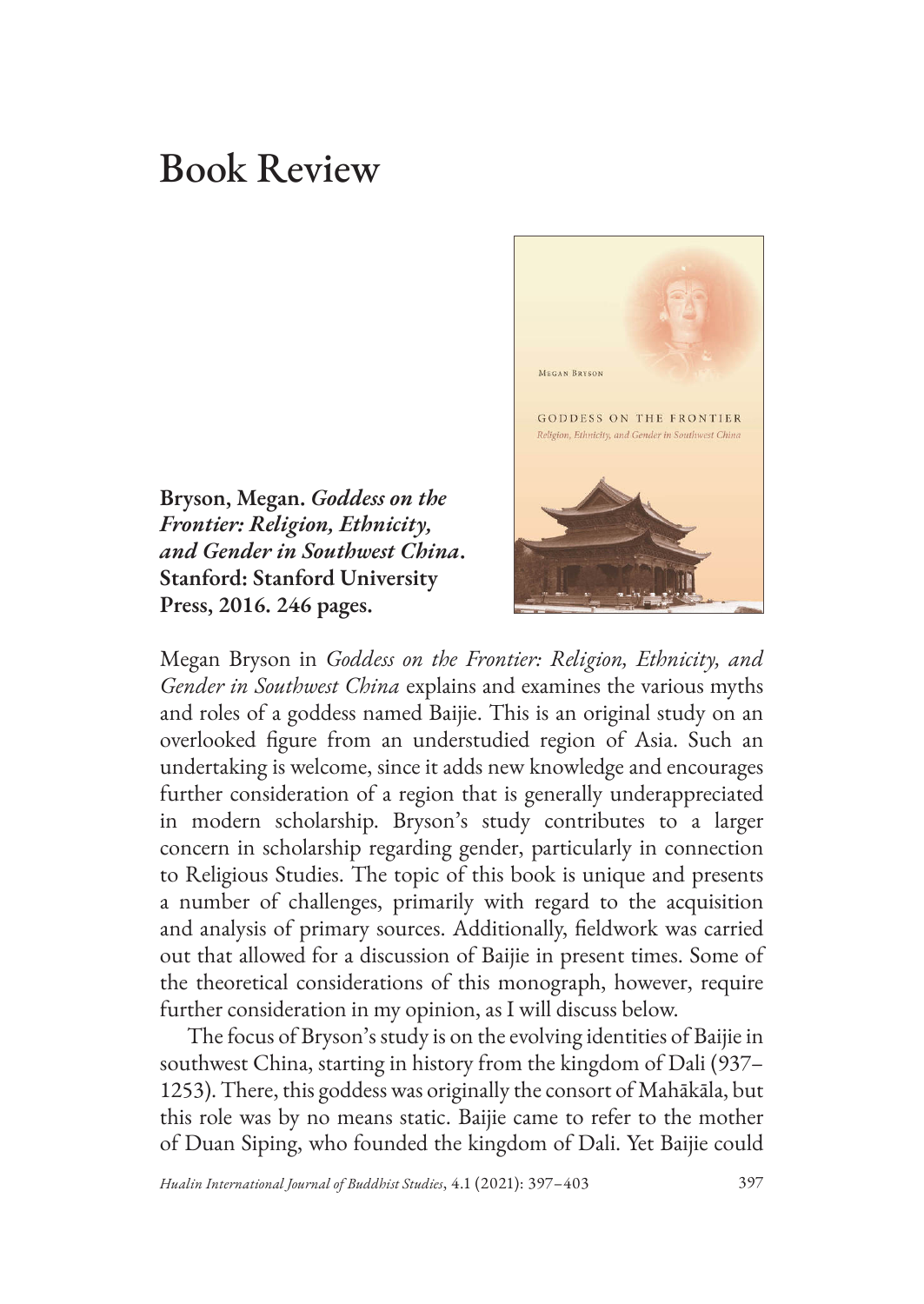also refer to a widow martyr of the eighth century. The detailed descriptions of the elements that comprised these different forms and their evolution over the course of one-thousand years are well executed and clear. There are additional explanations and theories concerning how Baijie was connected to socio-political power at different points in history.

One consistent element of Baijie's identity, as Bryson explains, is that Baijie is uniformly female, and she appears exclusively in the Dali area of Yunnan in China. This region is important since it is positioned along the periphery of the borders of China, India, Tibet and Southeast Asia. Bryson describes this as a 'frontier zone' (2), but we might seek further clarification as to what frontier means and according to whom. We see some discussion of this on page 12: 'Frontier zones are places where different groups encounter each other and different kinds of boundaries—political, cultural, economic—overlap'. Did the people of Dali think of themselves as living in a frontier region? On page 23, Bryson clarifies that 'Nanzhao and Dali paid tribute to the Tang and Song courts and in doing so adopted a subservient role, but this does not mean Nanzhao and Dali rulers blindly accepted the terms of Chinese discourse'. This is an important observation. Although these polities used Chinese script, we need to remain aware that they were separate from China. Chapter One provides a good discussion of these problems.

*Goddess on the Frontier* is interested in discussing multifaceted identity through local and translocal forces; a multicultural context must therefore be grasped. It is stated that:

Chineseness, the other universalizing discourse in Dali, exists in tension with two kinds of centrifugal forces, those of localization and of 'barbarism'. Localization threatens the notion of a cohesive Chinese culture; scholars of religion have long discussed the relationship between universalizing and localizing forces, sometimes framing them as official versus popular or classical versus vernacular. (7–8)

I found these statements (which are foundational to the rest of the book) perplexing, since I cannot think of how these theoretical concepts would have been applicable in premodern contexts.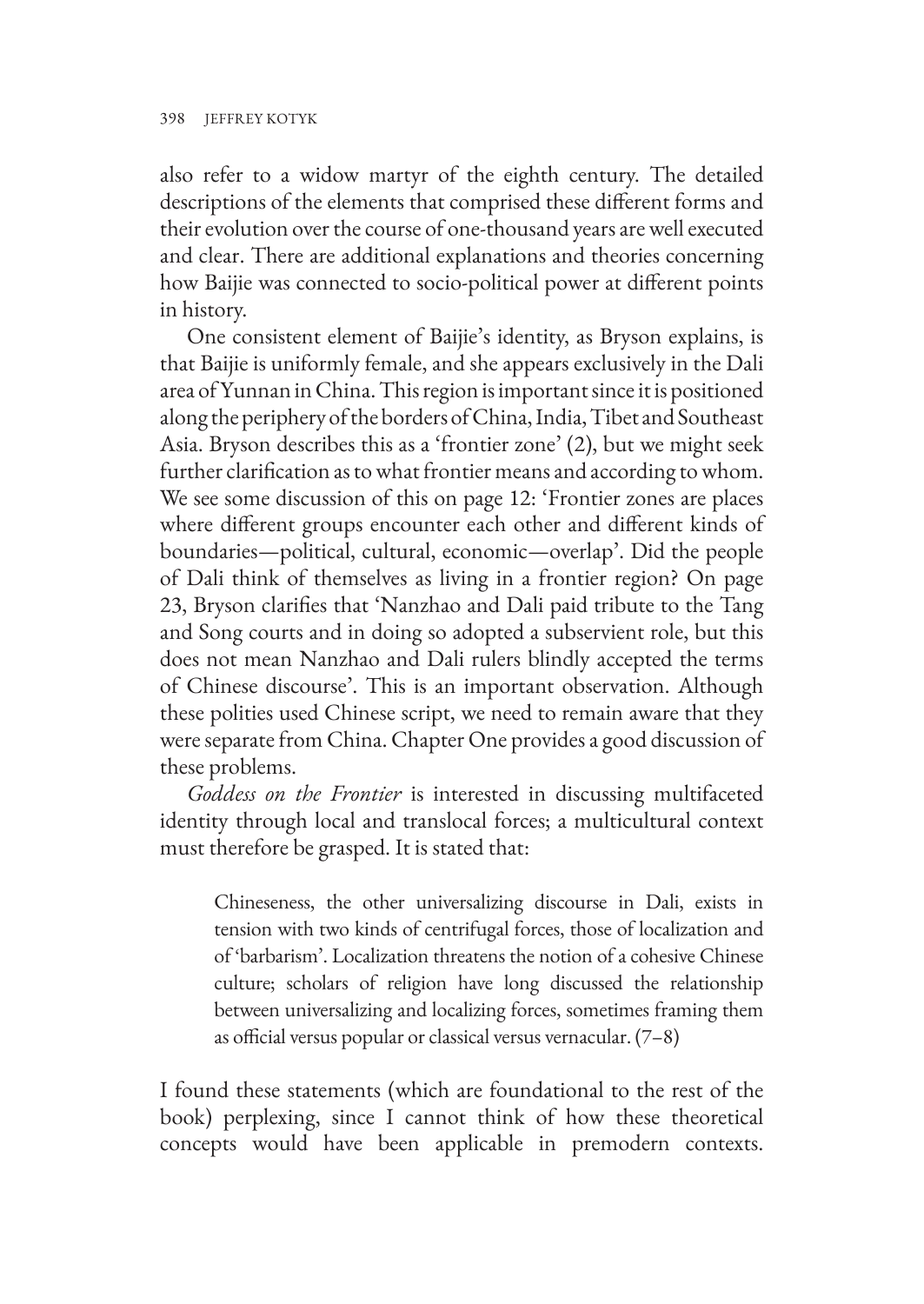Moreover, one can summon a number of counter arguments against such constructions. The diverse cultural makeup of China during the Tang-Song periods, for example, was neither uniform nor demanding of some universal assimilation to a specific standard, at least outside of official bureaucratic operations. If one were to use this term, then a detailed definition of 'Chineseness' is necessary, since strong regional differences and norms ought to be recognized. 'Chineseness' according to whose definition? On page 9 we read:

Chineseness, like Buddhism, contrasts its universalizing masculinity with localizing femininity. These discourses homologize masculine universality with texts, institutions, and hierarchies while homologizing feminine locality with oral traditions and looser sociopolitical organization.

I am unaware of any emic source in Classical Chinese that would offer such a characterization of China or Buddhism, in which the masculine is associated with universality while the feminine is connected to locality. Scholars are free to exercise an etic interpretation of data, but in this case, I am unable to conceive how this approach would be objectively applicable to premodern Dali or China.

On page 9 it is said:

Whereas localizing discourses challenge the universality of Chineseness, the notion of barbarism reinforces Chineseness as a discrete and cohesive category by constituting the other against which it defines itself. In fact, barbarism is only the *apparent* opposite of Chineseness that conceals the latter's true opposite, namely, localizing forces.

I think that 'barbarism' is a loaded word in modern English, but the problem is that this term has no real equivalent in Classical Chinese. The etymology of 'barbarian' is traced back to Greek barbaros, meaning foreign, ignorant, or strange. There were words to describe or generally refer to foreign peoples in Classical Chinese, such as *yi* 夷 or *hu* 胡 for example (and all these terms are often uniformly translated as 'barbarian' by some scholars), but 'barbarian' is definitely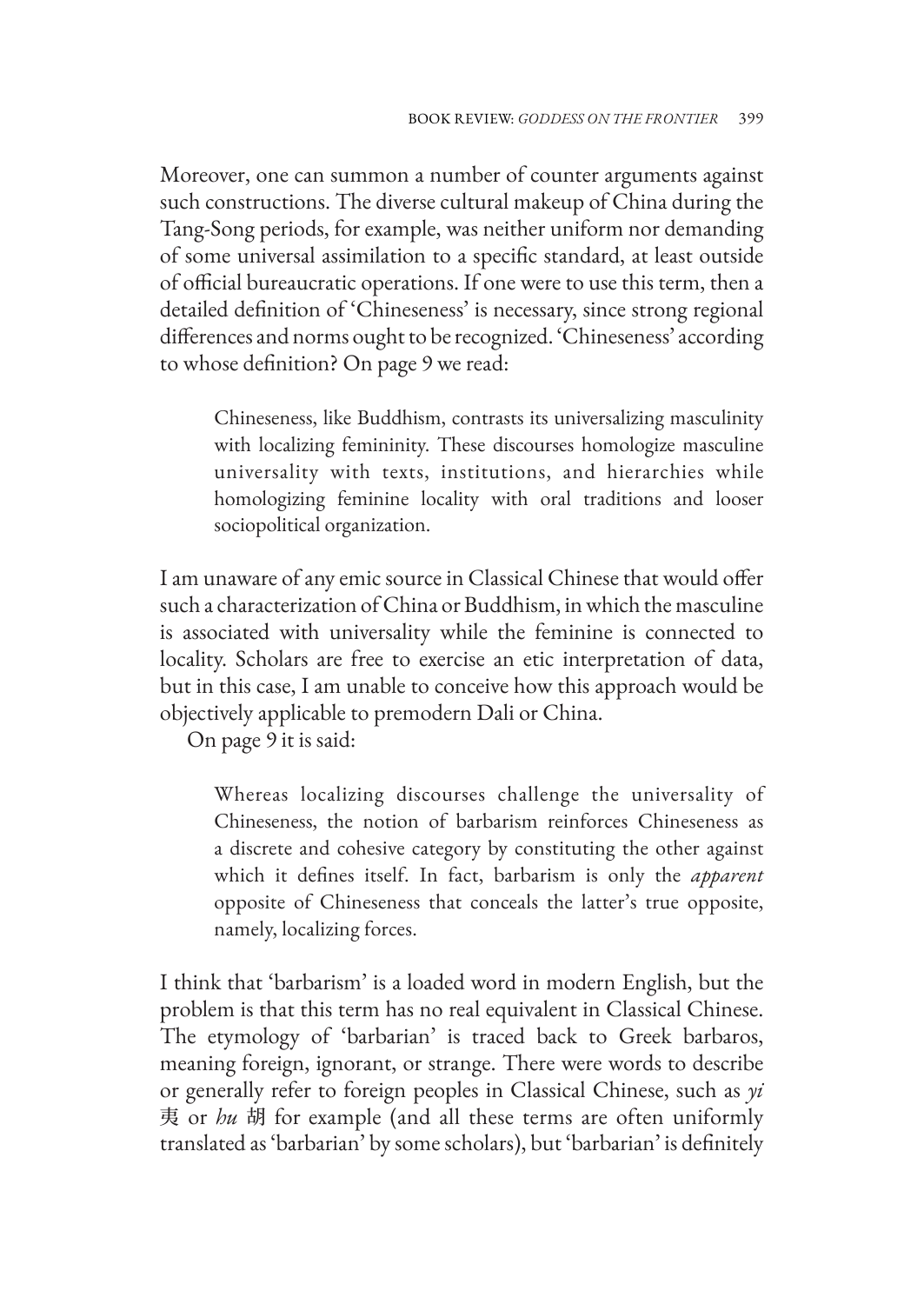a pejorative in English, so caution ought to be exercised when using this word. Chinese Buddhists in the Tang would not have thought of Indian monks as 'barbarian' as we would understand it. Cultural chauvinism was not necessarily so widespread when we consider how favorable not only Chinese Buddhists were toward foreign monks (and Brahmins). We also need to consider the receptive nature of Chinese *materia medica* to foreign substances and knowledge. If one were to limit the discussion to the agents of the state, one could still point to emperors who embraced foreigners and clearly did not have a negative or dismissive perspective toward them. Also, 'Chineseness' is not a concept I have encountered in Classical Chinese (including writings by Japanese authors who wrote in Chinese about China from a Japanese perspective).

The topic of 'barbarian' vs. Chinese is again brought up in Chapter Three, which addresses developments that occurred under the Mongol Yuan dynasty and then the Ming dynasty. It is explained that 'Zhou Jifeng, a Jiangxi native who edited the Zhengde-era (1506–1521) *Yunnan zhi* (Yunnan gazetteer) credits Ming Taizu with bringing civilization, especially Confucian values, to the barbarians of Yunnan' (88). Again, is 'barbarian' really conveying the meaning of the Chinese? A citation of the original source material is necessary. The book, however, does not cite the source material in the original Chinese (the only Chinese characters are found in illustrations, photographs, and the 'List of Chinese Characters' appended at the end of the book). This is frustrating, since I would like to know how the original text reads and, moreover, how the author would punctuate and translate it.

Moving on, *Goddess on the Frontier* examines Baijie's forms throughout history, working chronologically from the Nanzhao kingdom to the present day. The first chapter addresses the background to the emergence of Baijie during the Dali kingdom, where we find an excellent discussion of diplomatic and cultural relations with China. I especially appreciated the detailed discussion of the attested diplomatic and cultural contacts. There is also a critical discussion of the sources for the reconstruction of Buddhism in Dali, which is well done. One important observation is that 'despite the Dali kingdom's close proximity to Tibet, India, and Southeast Asia, there is little evidence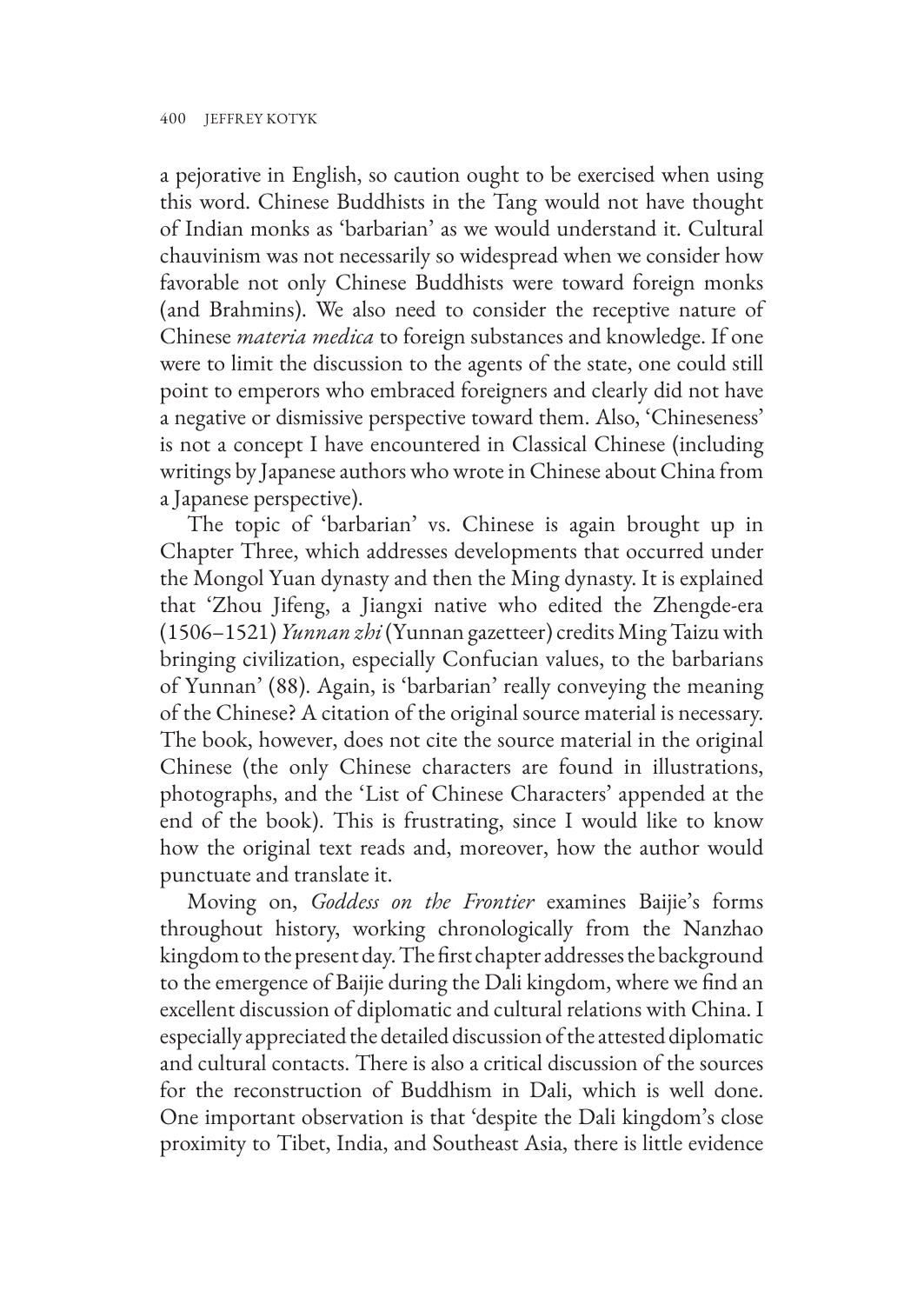that Dali elites drew on the Buddhist traditions of those countries' (50). This particularly helps to frame the environment in which Baijie evolved. The chapters look at four specific identities of Baijie: namely, as a Buddhist goddess, the mother of Duan Siping, a widow martyr, and a deity of a village. Bryson utilizes a diverse array of sources to construct the history of the evolving identities of Baijie, including histories, iconography, gazetteers, literature, and ritual texts, among other materials, including interviews conducted at Baijie temples in Dali throughout 2007–2008 (the use of fieldwork to augment and build upon the mostly textual and iconographical content related in earlier chapters is welcome and innovative).

The paucity of primary sources in Chinese is an issue pointed out in Chapter One. I noticed in the bibliography no reference to the *Cefu yuangui* 冊府元龜 (Prime Tortoise of the Record Bureau) of 1013, which is a valuable compendium of 1000 fascicles. The whole text has been digitized and is searchable on CTEXT. A search for *Nanzhao* 南詔 reveals 127 results. Other texts that could be consulted include the *Tongdian* 通典 (Comprehensive Account) of 801 and *Tongzhi* 通 志(Comprehensive Chronicle) of 1161. I noticed in the bibliography also the large absence of Japanese secondary sources. A search on CiNii (https://ci.nii.ac.jp/) results in dozens of articles that deal with Nanzhao and Dali. *Goddess on the Frontie*r would have only been enriched had these and some Japanese monographs been consulted, such as *Seinan Chūgoku minzoku no kenkyū: Nanshōkoku no shiteki kenkyū* 西南中国民族史の研究 : 南詔国の史的研究 [The historical studies of the tribes in South-west China: the historical studies of the Nan-Chao Kingdom] by Fujisawa Yoshimi 藤沢義美. This work addresses the intersection and relationship between Nanzhao and Han Chinese cultures, and would have been very helpful in fleshing out the proposed idea of 'Chineseness'.

Chapter Two looks at the identity of Baijie Shengfei (Holy Consort White Sister) through sources of Dali. I especially appreciated the iconographical explanations, but some of the theoretical considerations perplexed me. For instance, it is argued that Baijie Shengfei 'provides a lens for examining how and why the ruling class of Dali kingdom used gendered religious symbols to present their politico-religious identity. Dali rulers articulated this identity primarily in relation to notions of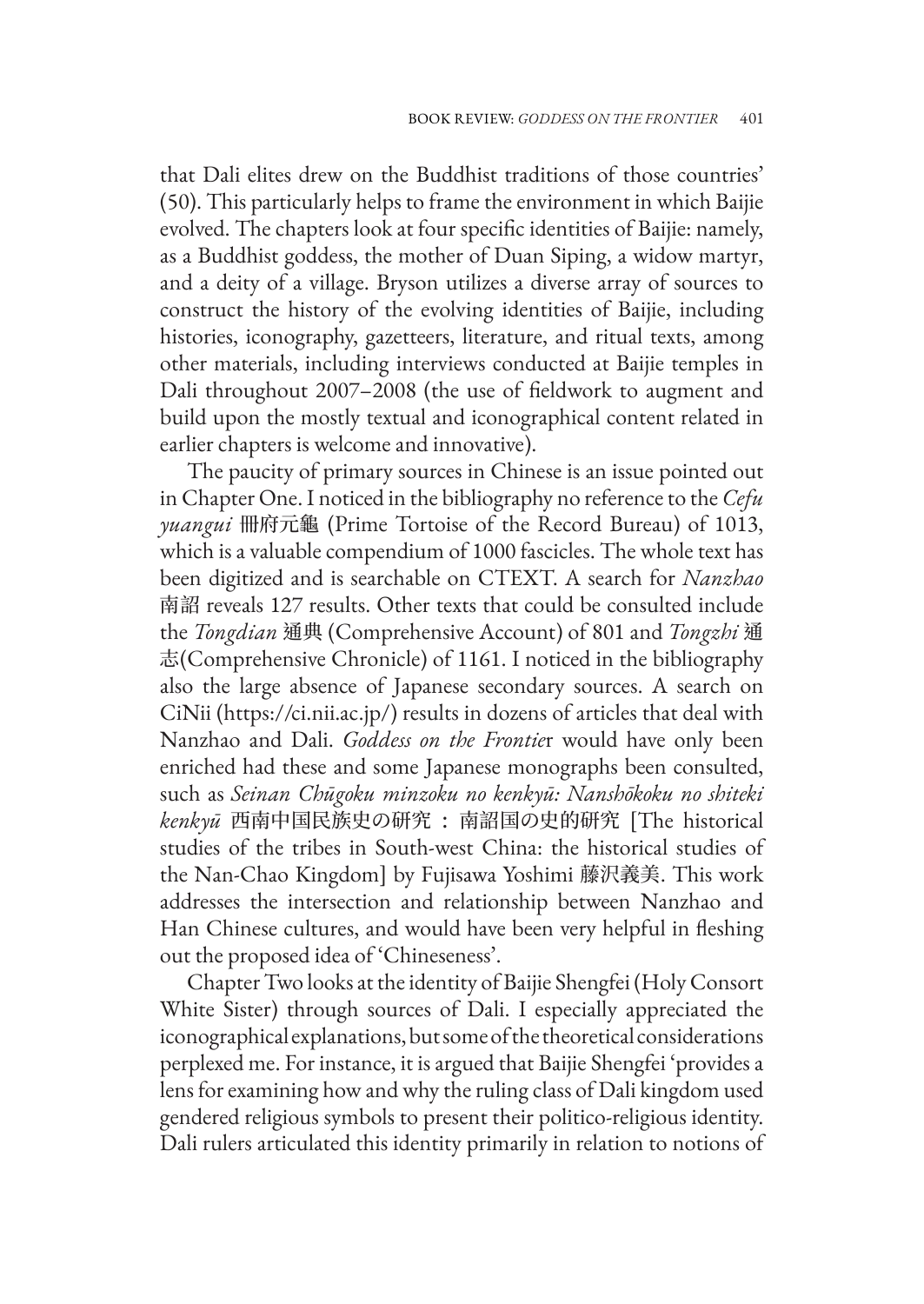Chineseness, and their use of gendered religious symbols engaged in the discursive framework of Chinese and barbarian identities that was current in the Tang-Song dynasties' (51). The theoretical framework introduced earlier is employed here. Yet, I must wonder, what exactly is a 'gendered religious symbol'? Is a feminine deity to be considered 'gendered' in contrast to a masculine deity? Is 'gendered' in opposition to a different normative concept? Some clarification is given:

As a modern discourse, gender constitutes a potential threat to the project of avoiding anachronistic readings of Dali kingdom sources. Like ethnicity, gender tends to be universalized and perceived as natural or biological. The work of Michel Foucault and Judith Butler has done much to challenge this view as it relates to both gender and sex, but even more than ethnicity, gender's applicability to any cultural context is all too often assumed. (53)

It is further clarified that 'examining masculinities as another dimension of gender also obviates the frequent conflation of gender with femininity, which renders masculinity as normative.' I found this part confusing: are we affirming the existence of a male-female binary in source material or rejecting it in favor of another framework? The analytical categories proposed here and sudden deferential nod to Foucault and Butler seem out of place. I think reference to medieval Chinese metaphysics and philosophy would be more pertinent to a discussion of gender in premodern Nanzhao/Dali, since their intellectuals would have been well aware of the relevant literature. Just as an example, the *Wuxing dayi* 五行大義 (Great Meaning of the Five Phases) by Xiao Ji 蕭吉 (c. 530–610) reads, 'The five phases mutually reproduce one another, meaning that different types change into one another, like how male and female are of different natures, which allows for propagation 凡五行相生, 謂異類相化, 如男女異姓, 能至繁 殖'.<sup>1</sup> I think that relying on period sources that describe and define gender—in this case, as a strict binary and as intrinsic nature—is far

<sup>1</sup> CTEXT version: https://ctext.org/wiki.pl?if=gb&chapter=599847. Read *xing* 姓 ('surname') as *xing* 性 ('nature').